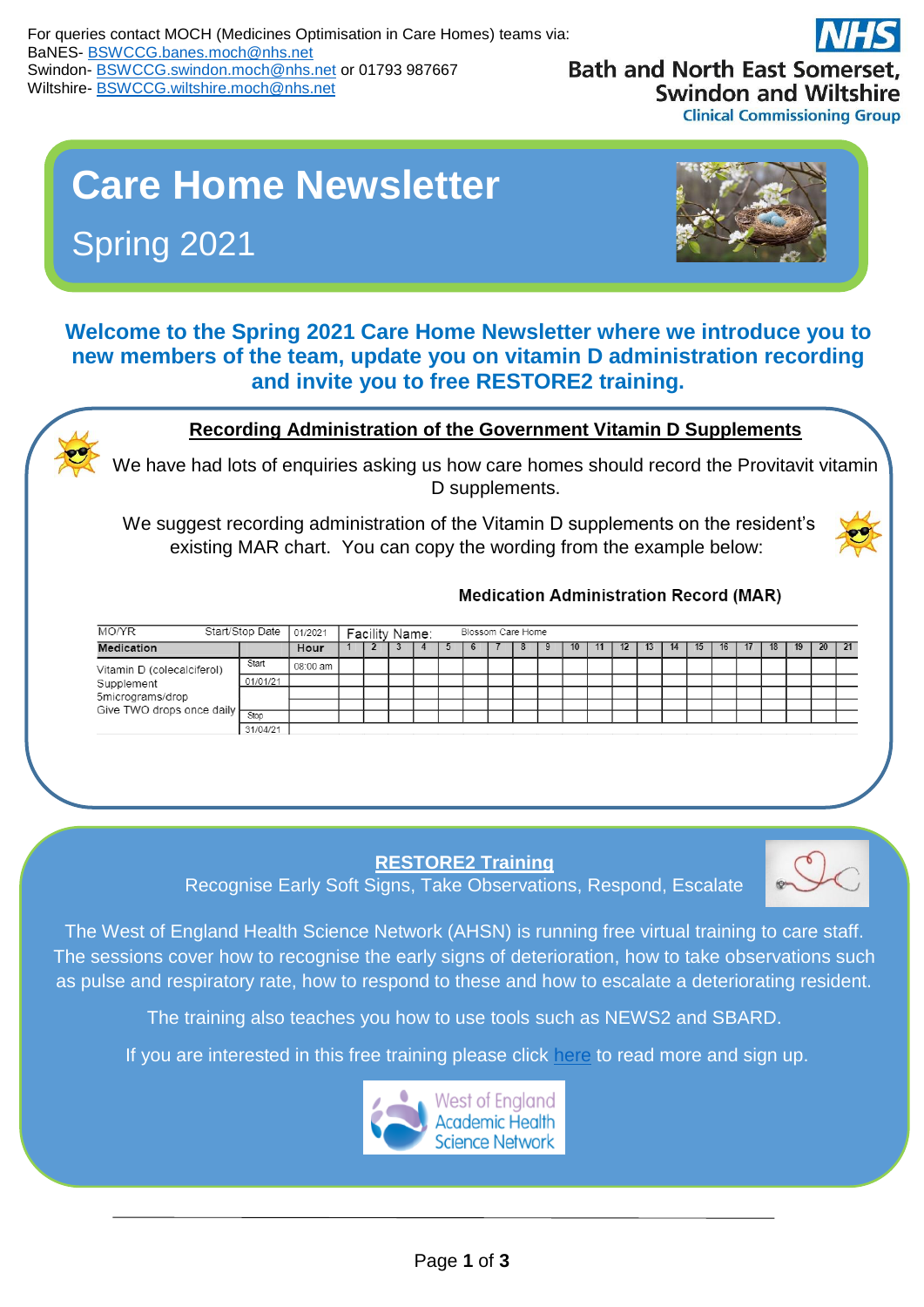



## **SAFETY ALERT!**



A drug safety alert has been received for the use of starch-based thickeners (**Nutilis powder, Multi-thick, Thick & Easy Original, Thicken Aid, Resource ThickenUp, Thixo D, Vitaquick**) and polyethylene glycol PEG laxatives (**Movicol, Macrogol 3350, Moviprep, Laxido, Cosmocol, Macrogol Compound Sachets**).

**THEREFORE, DO NOT ADD A STARCH-BASED THICKENER TO ANY OF THE LAXATIVES ABOVE** as it may disrupt the thickening process and increase the risk of aspiration.

This does **NOT** apply to gum-based thickeners (the CLEAR thickeners e.g., Nutilis Clear, Resource ThickenUp Clear, Thick & Easy Clear). Gum-based or clear thickeners are the preferred choice of thickener, however starch-based thickeners are still sometimes prescribed.

More information and details of the alert can be found in the following [here:](https://www.gov.uk/drug-safety-update/polyethylene-glycol-peg-laxatives-and-starch-based-thickeners-potential-interactive-effect-when-mixed-leading-to-an-increased-risk-of-aspiration?UNLID=4752076572021430132636)

Please contact your local Speech and Language Team or the Prescribing Support Dietetic Team on [bsw.prescribingsupportdietitians@nhs.net](mailto:bsw.prescribingsupportdietitians@nhs.net) if you have any queries or concerns.